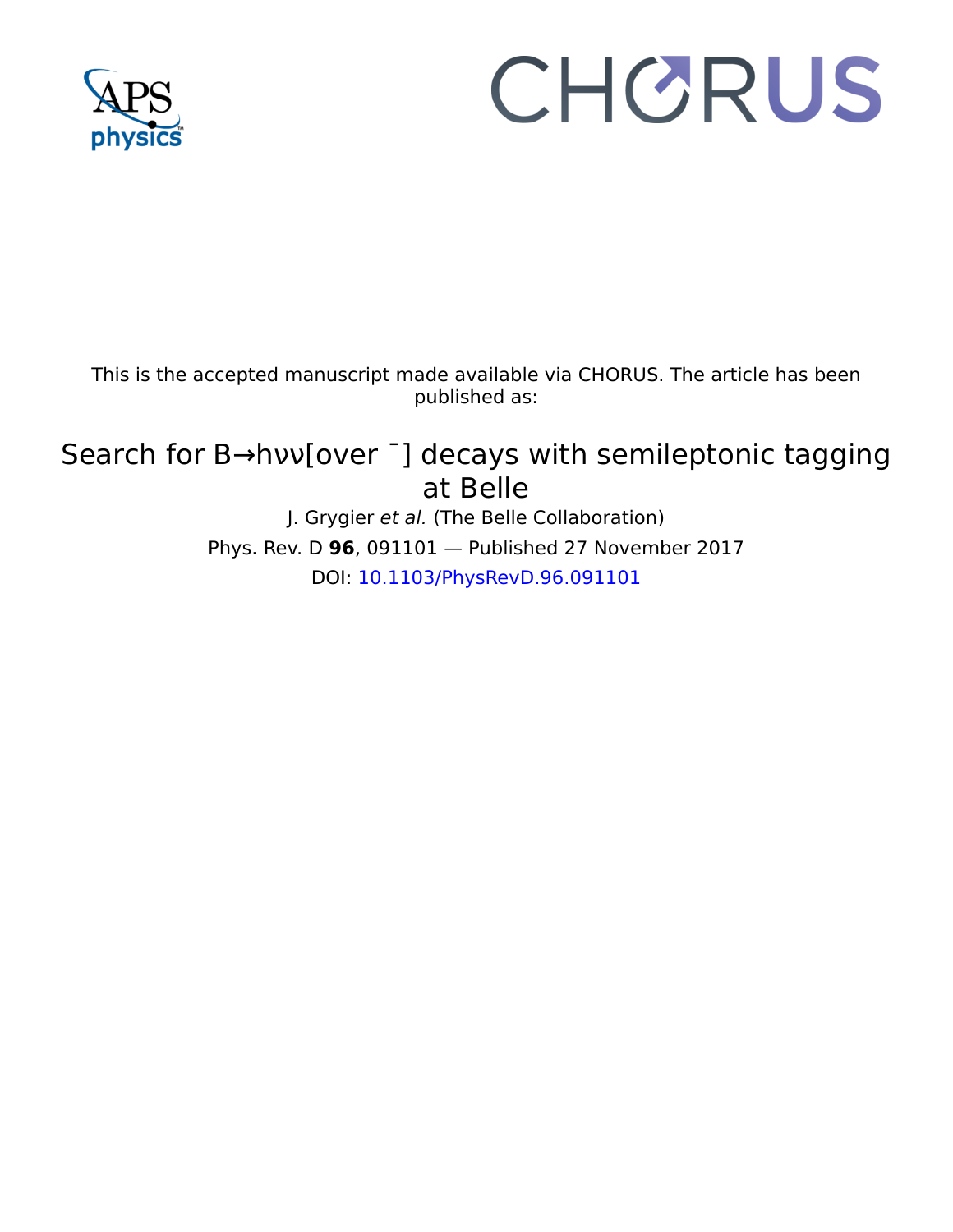## Search for  $B \to h \nu \bar{\nu}$  decays with semileptonic tagging at Belle

J. Grygier,<sup>27</sup> P. Goldenzweig,<sup>27</sup> M. Heck,<sup>27</sup> I. Adachi,<sup>15, 12</sup> H. Aihara,<sup>71</sup> S. Al Said,<sup>64, 30</sup> D. M. Asner,<sup>56</sup> T. Aushev,<sup>44</sup> R. Ayad, <sup>64</sup> T. Aziz, <sup>65</sup> V. Babu, <sup>65</sup> I. Badhrees, <sup>64, 29</sup> S. Bahinipati, <sup>18</sup> A. M. Bakich, <sup>63</sup> V. Bansal, <sup>56</sup> E. Barberio, <sup>41</sup> P. Behera,<sup>20</sup> B. Bhuyan,<sup>19</sup> J. Biswal,<sup>25</sup> A. Bobrov,<sup>4,54</sup> A. Bondar,<sup>4,54</sup> G. Bonvicini,<sup>76</sup> A. Bozek,<sup>51</sup> M. Bračko,<sup>39,25</sup> T. E. Browder, <sup>14</sup> D. Červenkov, <sup>5</sup> P. Chang, <sup>50</sup> V. Chekelian, <sup>40</sup> A. Chen, <sup>48</sup> B. G. Cheon, <sup>13</sup> K. Chilikin, <sup>35, 43</sup> R. Chistov,<sup>35, 43</sup> K. Cho,<sup>31</sup> Y. Choi,<sup>62</sup> D. Cinabro,<sup>76</sup> N. Dash,<sup>18</sup> S. Di Carlo,<sup>76</sup> Z. Doležal,<sup>5</sup> Z. Drásal,<sup>5</sup> D. Dutta,<sup>65</sup> S. Eidelman,<sup>4, 54</sup> H. Farhat,<sup>76</sup> J. E. Fast,<sup>56</sup> T. Ferber,<sup>8</sup> B. G. Fulsom,<sup>56</sup> V. Gaur,<sup>65</sup> N. Gabyshev,<sup>4, 54</sup> A. Garmash,<sup>4, 54</sup> M. Gelb,<sup>27</sup> R. Gillard,<sup>76</sup> B. Golob,<sup>36, 25</sup> O. Grzymkowska,<sup>51</sup> E. Guido,<sup>24</sup> J. Haba,<sup>15, 12</sup> T. Hara,<sup>15, 12</sup> K. Hayasaka,<sup>53</sup> H. Hayashii,<sup>47</sup> M. T. Hedges,<sup>14</sup> C.-L. Hsu,<sup>41</sup> T. Iijima,<sup>46,45</sup> K. Inami,<sup>45</sup> G. Inguglia,<sup>8</sup> A. Ishikawa,<sup>69</sup> R. Itoh,<sup>15, 12</sup> Y. Iwasaki,<sup>15</sup> W. W. Jacobs,<sup>21</sup> I. Jaegle,<sup>9</sup> H. B. Jeon,<sup>33</sup> Y. Jin,<sup>71</sup> D. Joffe,<sup>28</sup> K. K. Joo,<sup>6</sup> T. Julius,<sup>41</sup> J. Kahn,<sup>37</sup> A. B. Kaliyar,<sup>20</sup> K. H. Kang,<sup>33</sup> G. Karyan,<sup>8</sup> P. Katrenko,<sup>44, 35</sup> T. Kawasaki,<sup>53</sup> T. Keck,<sup>27</sup> H. Kichimi,<sup>15</sup> C. Kiesling,<sup>40</sup> D. Y. Kim,<sup>61</sup> H. J. Kim,<sup>33</sup> J. B. Kim,<sup>32</sup> K. T. Kim,<sup>32</sup> M. J. Kim,<sup>33</sup> S. H. Kim,<sup>13</sup> K. Kinoshita,<sup>7</sup> P. Kodyš,<sup>5</sup> S. Korpar,<sup>39, 25</sup> D. Kotchetkov,<sup>14</sup> P. Križan,<sup>36, 25</sup> P. Krokovny,<sup>4, 54</sup> T. Kuhr,<sup>37</sup> R. Kulasiri,<sup>28</sup> T. Kumita,<sup>73</sup> A. Kuzmin,<sup>4,54</sup> Y.-J. Kwon,<sup>78</sup> J. S. Lange,<sup>10</sup> C. H. Li,<sup>41</sup> L. Li,<sup>59</sup> Y. Li,<sup>75</sup> L. Li Gioi,<sup>40</sup> J. Libby,<sup>20</sup> D. Liventsev,<sup>75,15</sup> M. Lubej,<sup>25</sup> T. Luo,<sup>57</sup> M. Masuda,<sup>70</sup> T. Matsuda,<sup>42</sup> D. Matvienko,  $4,54$  F. Metzner,  $27$  K. Miyabayashi,  $47$  H. Miyake,  $15,12$  H. Miyata,  $53$  R. Mizuk,  $35,43,44$ G. B. Mohanty,<sup>65</sup> H. K. Moon,<sup>32</sup> T. Mori,<sup>45</sup> R. Mussa,<sup>24</sup> E. Nakano,<sup>55</sup> M. Nakao,<sup>15, 12</sup> T. Nanut,<sup>25</sup> K. J. Nath,<sup>19</sup> Z. Natkaniec,  ${}^{51}$  M. Nayak,<sup>76, 15</sup> N. K. Nisar,<sup>57</sup> S. Nishida,<sup>15, 12</sup> S. Ogawa,<sup>68</sup> S. Okuno,<sup>26</sup> H. Ono,<sup>52, 53</sup> Y. Onuki,<sup>71</sup> G. Pakhlova, <sup>35, 44</sup> B. Pal,<sup>7</sup> C.-S. Park, <sup>78</sup> C. W. Park, <sup>62</sup> H. Park, <sup>33</sup> S. Paul, <sup>67</sup> T. K. Pedlar, <sup>38</sup> L. Pesántez, <sup>3</sup> L. E. Piilonen,<sup>75</sup> M. Prim,<sup>27</sup> C. Pulvermacher,<sup>15</sup> M. Ritter,<sup>37</sup> A. Rostomyan,<sup>8</sup> Y. Sakai,<sup>15, 12</sup> S. Sandilya,<sup>7</sup> L. Santelj,<sup>15</sup> T. Sanuki,<sup>69</sup> Y. Sato,<sup>45</sup> V. Savinov,<sup>57</sup> T. Schlüter,<sup>37</sup> O. Schneider,<sup>34</sup> G. Schnell,<sup>1, 17</sup> C. Schwanda,<sup>23</sup> A. J. Schwartz,<sup>7</sup> Y. Seino,<sup>53</sup> K. Senyo,<sup>77</sup> I. S. Seong,<sup>14</sup> M. E. Sevior,<sup>41</sup> V. Shebalin,<sup>4,54</sup> C. P. Shen,<sup>2</sup> T.-A. Shibata,<sup>72</sup> J.-G. Shiu,<sup>50</sup> B. Shwartz,<sup>4, 54</sup> F. Simon,<sup>40, 66</sup> E. Solovieva,<sup>35, 44</sup> M. Starič,<sup>25</sup> J. F. Strube,<sup>56</sup> T. Sumiyoshi,<sup>73</sup> M. Takizawa,  $^{60, 16, 58}$  U. Tamponi,  $^{24, 74}$  F. Tenchini,  $^{41}$  K. Trabelsi,  $^{15, 12}$  T. Tsuboyama,  $^{15, 12}$  M. Uchida,  $^{72}$ T. Uglov,  $35,44$  Y. Unno,  $13$  S. Uno,  $15,12$  P. Urquijo,  $41$  Y. Ushiroda,  $15,12$  C. Van Hulse,  $1$  G. Varner,  $14$  V. Vorobyev,  $4,54$ A. Vossen,<sup>21</sup> E. Waheed,<sup>41</sup> B. Wang,<sup>7</sup> C. H. Wang,<sup>49</sup> M.-Z. Wang,<sup>50</sup> P. Wang,<sup>22</sup> M. Watanabe,<sup>53</sup> Y. Watanabe,<sup>26</sup> S. Wehle,  $8$  K. M. Williams,  $75$  E. Won,  $32$  H. Yamamoto,  $69$  Y. Yamashita,  $52$  H. Ye,  $8$  Y. Yook,  $78$  C. Z. Yuan,  $22$ Y. Yusa,<sup>53</sup> Z. P. Zhang,<sup>59</sup> V. Zhilich,<sup>4, 54</sup> V. Zhukova,<sup>43</sup> V. Zhulanov,<sup>4, 54</sup> M. Ziegler,<sup>27</sup> and A. Zupanc<sup>36, 25</sup> (The Belle Collaboration) <sup>1</sup> University of the Basque Country  $UPV/EHU$ , 48080 Bilbao <sup>2</sup>Beihang University, Beijing 100191  $^3\,$  University of Bonn, 53115 Bonn <sup>4</sup>Budker Institute of Nuclear Physics SB RAS, Novosibirsk 630090

 ${}^{5}$ Faculty of Mathematics and Physics, Charles University, 121 16 Prague

- $6$ Chonnam National University, Kwangju 660-701
- $<sup>7</sup> University of Cincinnati, Cincinnati, Ohio 45221$ </sup>
- $8$ Deutsches Elektronen–Synchrotron, 22607 Hamburg
- $<sup>9</sup> University of Florida, Gainesville, Florida 32611$ </sup>

 $10$ Justus-Liebig-Universität Gießen, 35392 Gießen

 $11$  Gifu University, Gifu 501-1193

<sup>12</sup>SOKENDAI (The Graduate University for Advanced Studies), Hayama 240-0193

<sup>13</sup>Hanyang University, Seoul 133-791

 $14$ University of Hawaii, Honolulu, Hawaii 96822

 $15$  High Energy Accelerator Research Organization (KEK), Tsukuba 305-0801

<sup>16</sup>J-PARC Branch, KEK Theory Center, High Energy Accelerator Research Organization (KEK), Tsukuba 305-0801

<sup>17</sup>IKERBASQUE, Basque Foundation for Science, 48013 Bilbao

 $18$ Indian Institute of Technology Bhubaneswar, Satya Nagar 751007

<sup>19</sup>Indian Institute of Technology Guwahati, Assam 781039

 $^{20}$ Indian Institute of Technology Madras, Chennai 600036

 $^{21}$ Indiana University, Bloomington, Indiana  $47408$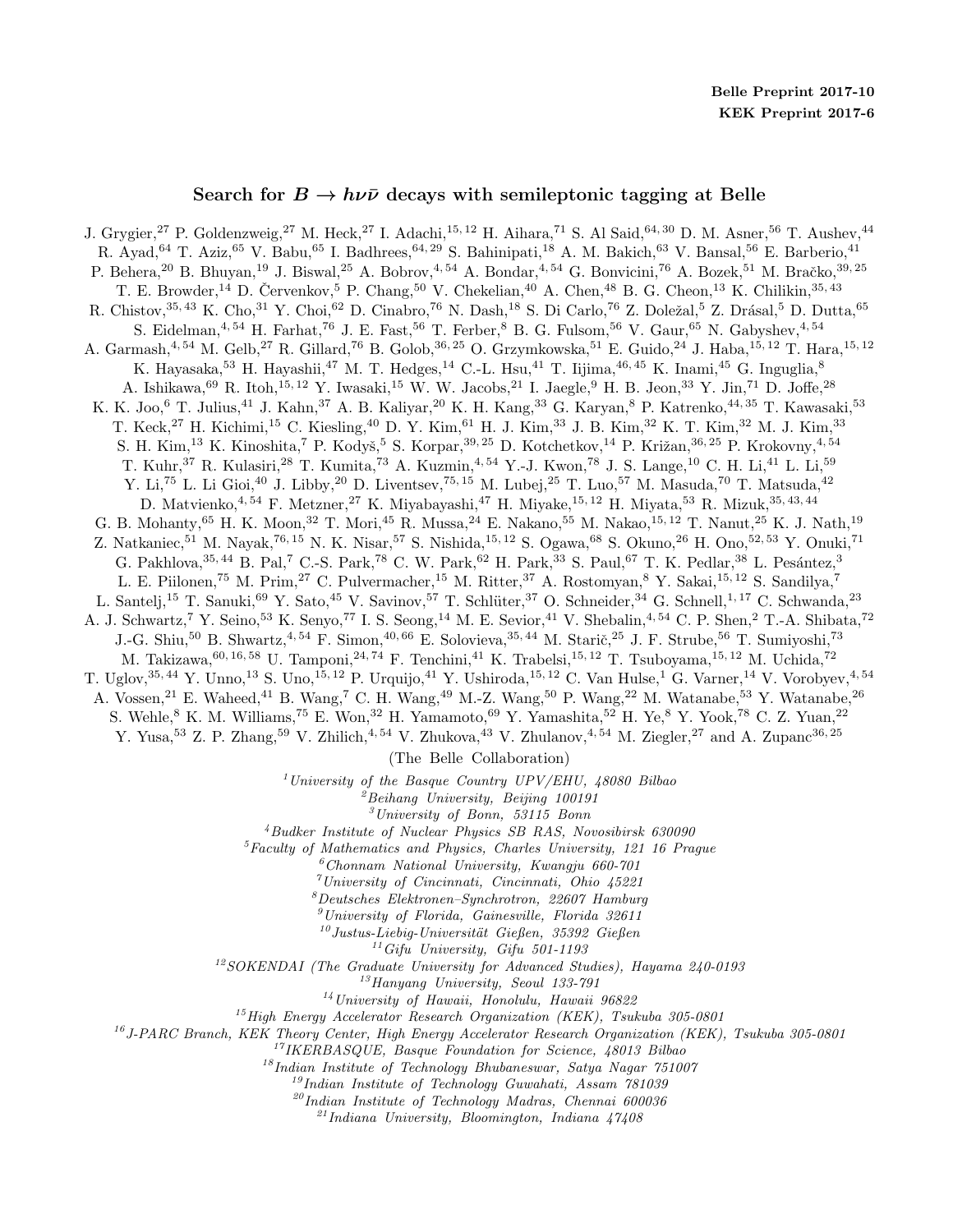<sup>22</sup>Institute of High Energy Physics, Chinese Academy of Sciences, Beijing 100049

 $^{23}$ Institute of High Energy Physics, Vienna 1050

<sup>24</sup>INFN - Sezione di Torino, 10125 Torino

 $^{25}$ J. Stefan Institute, 1000 Ljubljana

 $^{26}\!Kanaqawa$  University, Yokohama 221-8686

 $27$ Institut für Experimentelle Kernphysik, Karlsruher Institut für Technologie, 76131 Karlsruhe

<sup>28</sup>Kennesaw State University, Kennesaw, Georgia 30144

 $^{29}$ King Abdulaziz City for Science and Technology, Riyadh 11442

 $30$  Department of Physics, Faculty of Science, King Abdulaziz University, Jeddah 21589

 $31$ Korea Institute of Science and Technology Information, Daejeon 305-806

 $32$ Korea University, Seoul 136-713

 $33Kyungpook National University, Daegu$  702-701

 $34$ École Polytechnique Fédérale de Lausanne (EPFL), Lausanne 1015

 $35P.N.$  Lebedev Physical Institute of the Russian Academy of Sciences, Moscow 119991

 $36$ Faculty of Mathematics and Physics, University of Ljubljana, 1000 Ljubljana

 $37Ludwig$  Maximilians University, 80539 Munich

<sup>38</sup>Luther College, Decorah, Iowa 52101

<sup>39</sup>University of Maribor, 2000 Maribor

 $^{40}$ Max-Planck-Institut für Physik, 80805 München

 $^{41}$ School of Physics, University of Melbourne, Victoria 3010

 $^{42}$ University of Miyazaki, Miyazaki 889-2192

<sup>43</sup>Moscow Physical Engineering Institute, Moscow 115409

<sup>44</sup>Moscow Institute of Physics and Technology, Moscow Region 141700

 $^{45}G$ raduate School of Science, Nagoya University, Nagoya  $464-8602$ 

 $^{46}$ Kobayashi-Maskawa Institute, Nagoya University, Nagoya  $464-8602$ 

 $^{47}Nara$  Women's University, Nara 630-8506

<sup>48</sup>National Central University, Chung-li 32054

<sup>49</sup>National United University, Miao Li 36003

 $50$ Department of Physics, National Taiwan University, Taipei 10617

<sup>51</sup>H. Niewodniczanski Institute of Nuclear Physics, Krakow 31-342

 $52$ Nippon Dental University, Niigata 951-8580

<sup>53</sup>Niigata University, Niigata 950-2181

<sup>54</sup>Novosibirsk State University, Novosibirsk 630090

<sup>55</sup>Osaka City University, Osaka 558-8585

 $56$  Pacific Northwest National Laboratory, Richland, Washington 99352

 $7$ University of Pittsburgh, Pittsburgh, Pennsylvania 15260

<sup>58</sup>Theoretical Research Division, Nishina Center, RIKEN, Saitama 351-0198

 $59$ University of Science and Technology of China, Hefei 230026

 $^{60}$ Showa Pharmaceutical University, Tokyo 194-8543

 $61$ Soongsil University, Seoul 156-743

 $^{62}Sungkyunkwan$ University, Suwon 440-746

 $^{63}S$ chool of Physics, University of Sydney, New South Wales  $2006$ 

 $64$  Department of Physics, Faculty of Science, University of Tabuk, Tabuk  $71451$ 

 $^{65}$ Tata Institute of Fundamental Research, Mumbai 400005

 $^{66}$ Excellence Cluster Universe, Technische Universität München, 85748 Garching

 $^{67}$ Department of Physics, Technische Universität München, 85748 Garching

<sup>68</sup>Toho University, Funabashi 274-8510

 $^{69}$ Department of Physics, Tohoku University, Sendai 980-8578

 $70$ Earthquake Research Institute, University of Tokyo, Tokyo 113-0032

 $^{71}$ Department of Physics, University of Tokyo, Tokyo 113-0033

 $72$ Tokyo Institute of Technology, Tokyo 152-8550

<sup>73</sup>Tokyo Metropolitan University, Tokyo 192-0397

<sup>74</sup>University of Torino, 10124 Torino

 $^{75}$ Virginia Polytechnic Institute and State University, Blacksburg, Virginia 24061

 $^{76}$ Wayne State University, Detroit, Michigan  $48202$ 

 $7^{7}Ya$ magata University, Yamagata 990-8560

<sup>78</sup>Yonsei University, Seoul 120-749

We present the results of a search for the rare decays  $B \to h \nu \bar{\nu}$ , where h stands for  $K^+$ ,  $K^0$ ,  $K^{*+}$ ,  $K^{*0}$ ,  $\pi^+$ ,  $\pi^0$ ,  $\rho^+$  and  $\rho^0$ . The results are obtained with  $772 \times 10^6$   $B\overline{B}$  pairs collected with the Belle detector at the KEKB  $e^+e^-$  collider. We reconstruct one B meson in a semileptonic decay and require a single  $h$  meson but nothing else on the signal side. We observe no significant signal and set upper limits on the branching fractions. The limits set on the  $B^0 \to K_S^0 \nu \bar{\nu}$ ,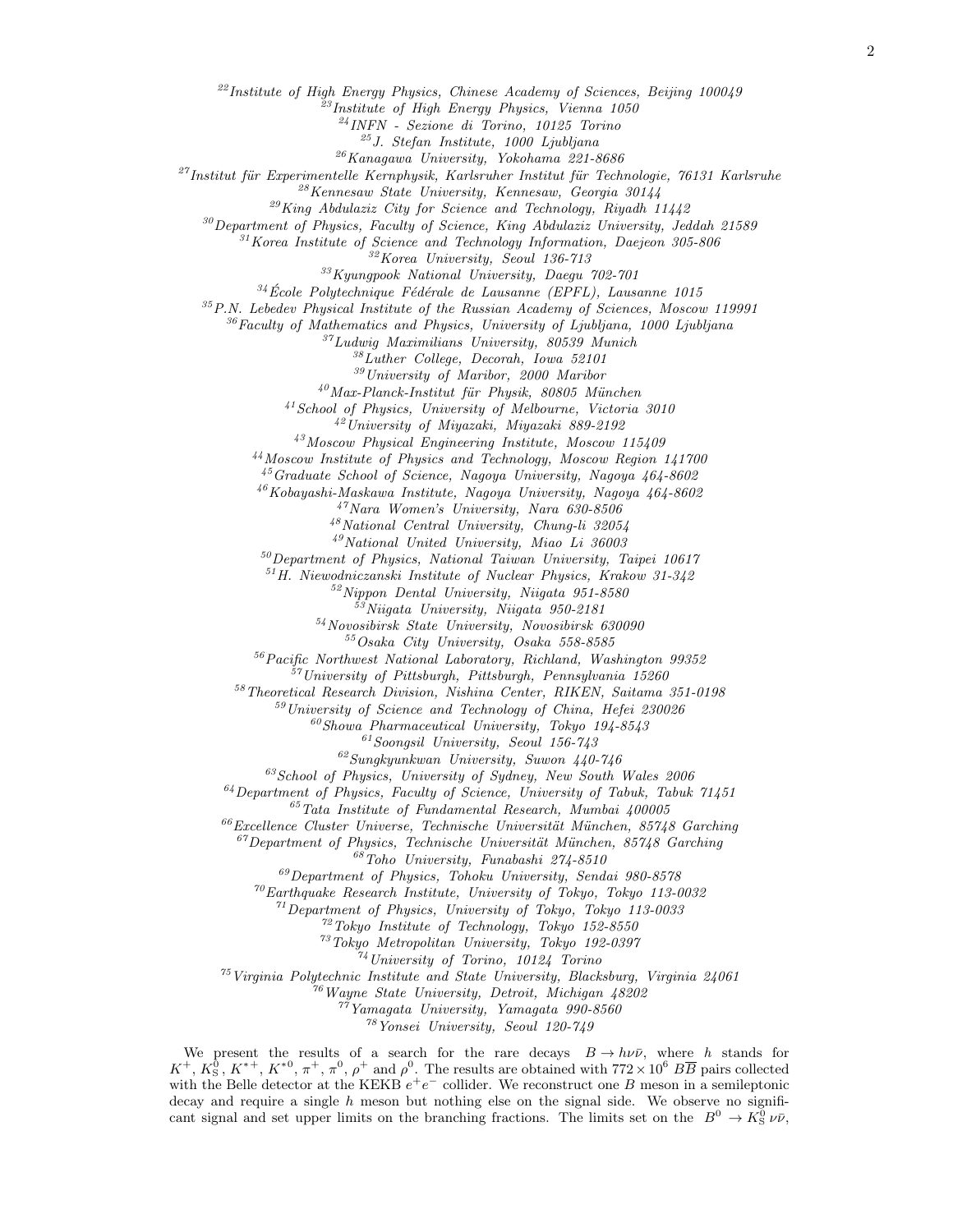$B^0 \to K^{*0} \nu \bar{\nu}$ ,  $B^+ \to \pi^+ \nu \bar{\nu}$ ,  $B^0 \to \pi^0 \nu \bar{\nu}$ ,  $B^+ \to \rho^+ \nu \bar{\nu}$ , and  $B^0 \to \rho^0 \nu \bar{\nu}$  channels are the world's most stringent.

PACS numbers: 13.25.Hw, 12.15.Mm, 14.40.Nd

The decays  $B \to h \nu \bar{\nu}$  [\[1\]](#page-7-0) can proceed only via a penguin or a box diagram at leading order in the standard model (SM), as shown in Fig. [1,](#page-3-0) and are thus highly suppressed [\[2\]](#page-7-1). Theoretical calculations for the branching fractions cover the range from  $1.2 \times 10^{-7}$  [\[3\]](#page-7-2)  $(B^0 \to \pi^0 \nu \bar{\nu})$ to  $9.2 \times 10^{-6}$  [\[2\]](#page-7-1)  $(B^+ \to K^{*+} \nu \bar{\nu})$ . Recent results by LHCb [\[4,](#page-7-3) [5\]](#page-7-4) show evidence for a deviation of experimental data from expected values in the angular observable  $P_5'$  in  $B^0 \to K^{*0} \mu^+ \mu^-$  decays, and in the ratio of the  $B^+ \to K^+ \mu^+ \mu^-$  to  $B^+ \to K^+ e^+ e^-$  branching fractions. A measurement of  $P'_5$  by Belle [\[6\]](#page-7-5) is compatible with both, the SM prediction and the LHCb result. Different new physics models proposed to explain these observations can also influence  $B \to K^{(*)} \nu \overline{\nu}$  decays. Therefore,  $B \to h \nu \bar{\nu}$  channels provide an important test for any model proposed to solve these tensions. Additionally,  $B \to h \nu \bar{\nu}$  channels are theoretically clean due to the mediation of the transition by a Z boson alone, in contrast to  $B \to K^{(*)} l^+ l^-$  decays [\[2\]](#page-7-1) where the photon contributes.

 $B \to h \nu \bar{\nu}$  decays have been studied previously by Belle with a hadronic tagging algorithm [\[7\]](#page-7-6), and by BaBar utilizing both hadronic [\[8\]](#page-7-7) and semileptonic tagging [\[9\]](#page-7-8). Recent results by Belle [\[10\]](#page-7-9) have shown that the usage of semileptonic tagging enhances the sensitivity of some analyses significantly. The semileptonically tagged sample provides a statistically independent and more efficiently tagged data set of reconstructed  $B\overline{B}$  events as compared to the hadronically tagged sample.

We search for  $B \to h \nu \bar{\nu}$  decays with the full Belle data sample produced by the KEKB collider [\[11\]](#page-7-10) at the  $\Upsilon(4S)$  center-of-mass (CM) energy with an integrated luminosity of 711 fb<sup>-1</sup>, corresponding to  $(772 \pm 11) \times 10^6$  $B\overline{B}$  pairs. A data set of 89 fb<sup>-1</sup> taken at an energy  $60 \,\mathrm{MeV}/c^2$  below the resonance energy is used to study background from  $e^+e^- \rightarrow q\overline{q}$  processes (continuum), where  $q \in u, d, s, c$ . We refer to this data set as the off-resonance sample. We model the decays with

<span id="page-3-0"></span>

FIG. 1: Lowest-order SM quark level diagrams for the  $B^+ \to K^+ \nu \bar{\nu}$  channel; the diagrams for other channels are analogous.

the EVTGEN package [\[12\]](#page-7-11) and simulate the detector response with the GEANT3 package [\[13\]](#page-7-12). We include a randomly-triggered sample to account for beam-related background. The signal process is modeled according to three-body phase space.

The Belle detector [\[14\]](#page-7-13) is a large-solid-angle magnetic spectrometer that consists of a silicon vertex detector (SVD), a 50-layer central drift chamber (CDC), an array of aerogel threshold Cherenkov counters (ACC), a barrellike arrangement of time-of-flight scintillation counters (TOF), and an electromagnetic calorimeter comprised of CsI(Tl) crystals (ECL) located inside a super-conducting solenoid coil that provides a 1.5 T magnetic field. An iron flux-return located outside of the coil is instrumented to detect  $K_{\text{L}}^{0}$  mesons and to identify muons (KLM). The detector is described in detail elsewhere [\[14\]](#page-7-13). Two inner detector configurations were used. A 2.0 cm beampipe and a 3-layer silicon vertex detector were used for the first sample of  $152 \times 10^6$  BB pairs, while a 1.5 cm beampipe, a 4-layer silicon detector and a small-cell inner drift chamber were used to record the remaining  $620 \times 10^6 BB$ pairs [\[15\]](#page-7-14).

The three-body  $B \to h \nu \bar{\nu}$  decay, with two invisible particles in the final state, does not convey sufficient kinematic information to isolate the signal. Thus, we first reconstruct the accompanying B meson  $(B<sub>tar</sub>)$ in the semileptonic decay channels  $B \to D^{(*)} l \nu_l$  ( $l =$  $e, \mu$ , where neutral (charged) D candidates are reconstructed in 10 (7) different decay channels. This amounts to 108 different decay channels. The tagging algorithm, described elsewhere [\[16,](#page-7-15) [17\]](#page-7-16), uses multiple instances of neural network classifiers built using the NeuroBayes package [\[18\]](#page-7-17) in a hierarchical approach to find  $B_{\text{tag}}$  candidates. The output of the neural network used to identify real  $B_{\text{tag}}$  candidates transformed into the interval [0, 1] is referred to as  $\mathcal{N}_{\text{tag}}$  and can be interpreted as the probability of the  $B_{\text{tag}}$  meson to be a true B in a generic sample. We combine  $B_{\text{tag}}$  candidates with our signal selection to form signal event candidates. We separate charged pion and kaon candidates based on particle identification (PID) selection criteria utilizing CDC, ACC and TOF information. We combine the PID information in a likelihood ratio  $\mathcal{P}_{K\pi} = \mathcal{L}_K/(\mathcal{L}_K + \mathcal{L}_{\pi}),$ where  $\mathcal{P}_{K\pi}$  is a function of the polar angle and the momentum of the track in the laboratory system. We require  $\mathcal{P}_{K\pi} > 0.6 \ (< 0.4)$  for  $K^{\pm}$   $(\pi^{\pm})$  candidates. The kaon (pion) identification efficiency is  $88\% - 93\%$  $(86\% - 93\%)$  with a  $\pi$  (K) misidentification probability of  $10\% - 12\%$  (8%  $- 11\%$ ).

We reduce the number of poor quality tracks by requiring that  $dz(dr) < 4(2)$  cm, where  $dz(dr)$  is the distances of closest approach of a track to the interaction point along (transverse to) the z axis, which is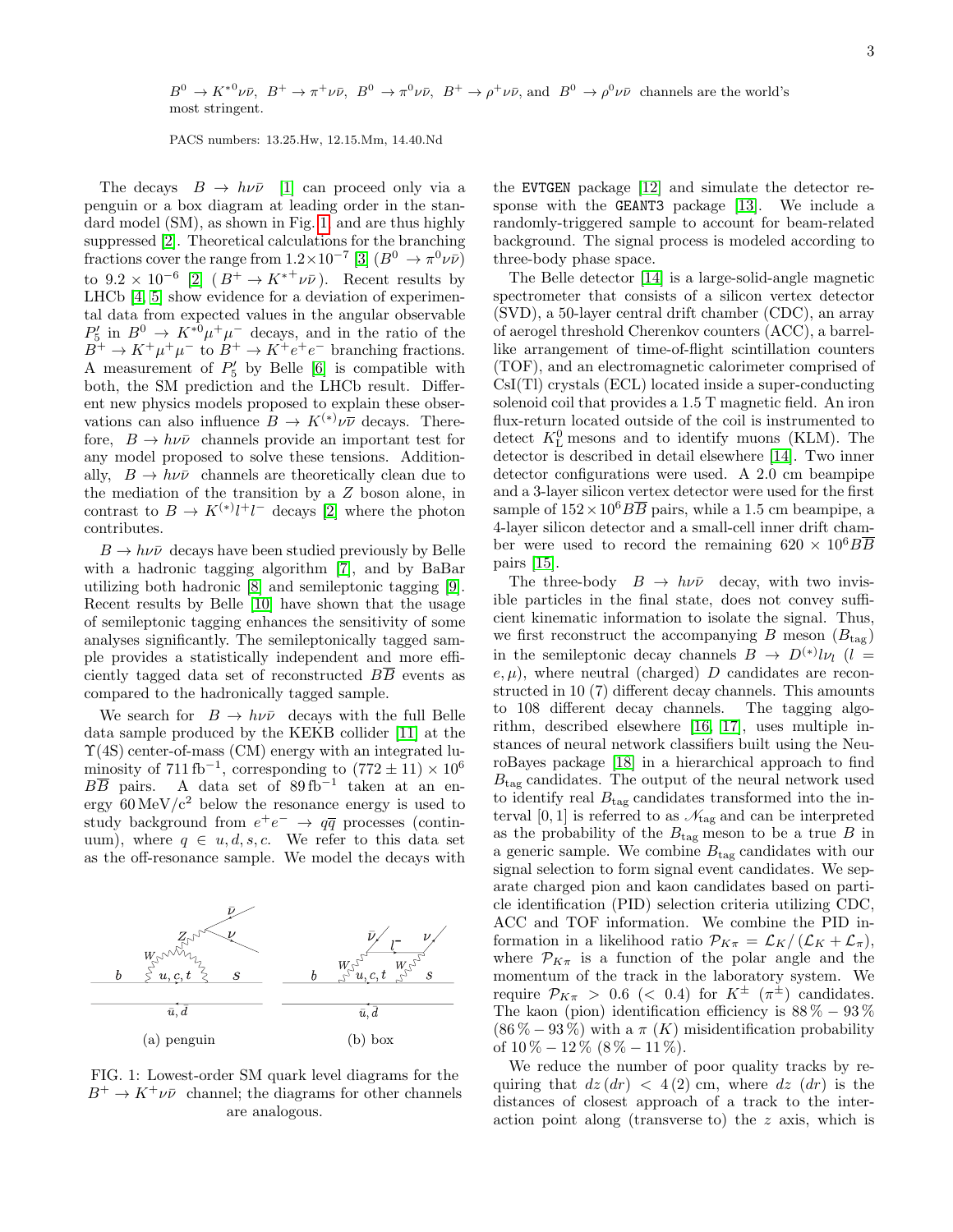antiparallel to the positron beam. Signal B daughter candidates are reconstructed through the decays  $K^{*0} \rightarrow K^+\pi^-$ ,  $K^{*+} \rightarrow K^+\pi^0$  and  $K^0_S \pi^+$ ,  $\rho^+ \rightarrow$  $\pi^+\pi^0$ ,  $\rho^0 \rightarrow \pi^+\pi^-$ ,  $K^0_S \rightarrow \pi^+\pi^-$ , and  $\pi^0 \rightarrow \gamma\gamma$ .  $K^0_S$  candidates are selected following Ref. [\[19\]](#page-7-18). Photons used for  $\pi^0$  reconstruction are required to have a minimal energy of  $50 \,\mathrm{MeV}/c^2$ ,  $100 \,\mathrm{MeV}/c^2$ ,  $150 \,\mathrm{MeV}/c^2$ for the barrel  $(\theta \in [32^{\circ}, 129^{\circ}])$ , forward  $([17^{\circ}, 32^{\circ}])$ , and backward  $([129°, 150°])$  region of the ECL, respectively, where  $\theta$  is taken with respect to the z axis. The invariant mass of the two  $\gamma$  candidates is required to fulfill  $M_{\gamma\gamma} \in [118, 150] \text{ MeV}/c^2$ , while the invariant mass of the  $K^*$  ( $\rho$ ) candidates is required to be within  $150 \,\mathrm{MeV}/c^2$   $(250 \,\mathrm{MeV}/c^2)$  of the nominal mass from Ref. [\[20\]](#page-7-19). The mass requirements are subsequently optimized using Monte Carlo (MC) simulations by maximizing the figure of merit  $N_R/\sqrt{N_R + N_F}$ , where  $N_R$ is the number of correctly reconstructed mesons and  $N_F$  the number of fake candidates, both passing the requirement. We combine a  $B_{\text{tag}}$  candidate with the reconstructed signal-B decay product  $(h_{sig})$  to form an  $\Upsilon(4S)$  candidate.

Events with additional charged tracks or  $\pi^0$  candidates that satisfy our selection criteria are rejected. Furthermore, we remove events with two or more tracks not fulfilling our requirement on  $dr$  or  $dz$  "raw tracks." We veto events with reconstructed  $K_{\text{L}}^{0}$  candidates and weight our background simulations to account for known data– MC differences, as described in Ref. [\[21\]](#page-7-20). An important variable to identify correctly–reconstructed signal events is the extra energy,  $E_{\text{ECL}}$ . We sum all ECL clusters not used in the reconstruction of the  $\Upsilon(4S)$  candidate, not associated with a track, and fulfilling the same energy requirements as the clusters used to form  $\pi^0$  candidates. We require  $E_{\text{ECL}}$  < 1.2 GeV/c<sup>2</sup>. We also require the momentum of the  $h_{sig}$  candidate in the CM system to fulfill  $p_{\text{cms}} \in [0.5, 2.96] \text{ GeV}/c^2$ , the missing energy in the CM system  $E_{\text{miss}} > 2.5 \,\text{GeV}/c^2$ , the momentum of the  $B_{\rm tag}$  lepton candidate in the CM system  $p_{l_{\text{tag}}}$  < 2.5 GeV/c<sup>2</sup>, and a minimal tag quality of  $\mathcal{N}_{\text{tag}} > 0.005$ . These requirements are motivated by kinematic boundaries, data–MC differences in case of low–momentum  $h_{\text{sig}}$ , and badly reconstructed tag candidates. To suppress pions from D decays misreconstructed as muons, we veto events where the invariant mass of the K  $(K^{*0})$  candidate and the tag-side lepton fulfill  $M_{Kl} \in [1.85, 1.87] \,\text{GeV/c}^2$ . The channel–dependent fraction of events with more than one  $\Upsilon(4S)$  candidate can be as large as 20 %, dominated by candidate exchange between signal– and tag–side. In such cases, we select the candidate with the highest  $\mathcal{N}_{\text{tag}}$  value, *i.e.*, the candidate with the highest probability of being correctly reconstructed. In MC studies, we find that the efficiency of this selection is between 65 %  $(B^+ \to \rho^+ \nu \bar{\nu})$  and 92 %  $(B^0 \to K^0_S \nu \bar{\nu}).$ 

We reconstruct tagged  $B^+ \to \overline{D^0}(K^+\pi^-)\pi^+$  and  $B^0 \to D^- (K^+\pi^-\pi^-)\pi^+$  decays to correct for experimental data–MC efficiency differences. Both channels can be reconstructed with negligible background and are well described in MC. We bin  $\mathcal{N}_{\text{tag}}$  equally in 4 (3) bins for charged (neutral)  $B$  mesons and calculate the number of reconstructed events in data and MC. We assign the ratio as a weight in each bin of  $\mathcal{N}_{\text{tag}}$ . This calibration includes a correction of the tagging efficiency  $\times$  the number of  $\overline{BB}$  pairs produced  $(N_{\overline{BB}}) \times$  the branching fraction of  $\Upsilon(4S)$  to charged and neutral B meson pairs, as we have a separate calibration for  $B^+$  and  $B^0$ . We train one neural network per channel to suppress continuum events. We use 16 modified Fox-Wolfram moments [\[22\]](#page-7-21), nine CLEO cones [\[23\]](#page-7-22), the cosine of the angle of the thrust axis relative to the z axis, and the angle of the momentum of the  $B_{\text{tag}}$  candidate with respect to the z axis. We refer to the output of this neural network as  $\mathcal{N}_{\text{CS}}$ .

To optimally separate signal from background, another neural network is trained for each reconstructed channel. We optimize the requirement on the network output ( $\mathcal{N}_{\text{sel}}$ ) by maximizing a figure-of-merit  $\varepsilon/(\frac{n_{\sigma}}{2} + \sqrt{N_B})$ , which is independent of the signal-to-background ratio and optimized for searches [\[24\]](#page-7-23). Here,  $\varepsilon$  is the signal efficiency while  $N_B$  denotes the number of background events passing the requirement on  $\mathcal{N}_{\text{sel}}$ . Both values are determined from MC. We choose a desired significance  $n_{\sigma}=3$ . The most powerful variables to identify the signal are  $p_{\text{cms}}$ ,  $\mathcal{N}_{\text{CS}}$ , the cosine between the momentum of the  $D^{(*)}l$  system and the momentum of the  $B_{\text{tag}}$  in the CM system [\[25\]](#page-7-24), the cosine of the angle of the missing momentum relative to the  $z$  axis, the cosine of the angle of the thrust axis,  $p_{l_{\text{tag}}}$ , and, for the  $\rho$  and  $K^*$  channels, the reconstructed invariant mass. The number of input variables varies for each channel, spanning a range from 17 to 31.

We evaluate the description of the data by our MC by looking into an  $E_{\text{ECL}}$  sideband  $(E_{\text{ECL}} > 0.3 \,\text{GeV/c}^2)$ , by reconstructing tagged  $B \to D^* l \nu_l$  decays, and by utilizing the off-resonance sample. We find good agreement between data and MC in the  $E_{\text{ECL}}$  sidebands for six of the eight channels. However, we find an underestimation of continuum background in MC in the  $B^+ \to K^+ \nu \bar{\nu}$ and the  $B^+ \to \pi^+ \nu \bar{\nu}$  channels, which we correct by scaling the continuum component in the background model by the observed data–MC ratio in the off-resonance sample.

To extract the signal yield in each channel, we perform an extended binned maximum likelihood (ML) fit to the  $E_{\text{ECL}}$  distribution. We use histogram templates to model signal as well as backgrounds from charm  $B$ -decay  $(b \rightarrow c)$ , charmless B-decay  $(b \rightarrow s, u, d)$ , and continuum. We fix the relative fractions of the background components to MC expectations and leave only the signal and the overall background yields as freely floating parameters. We perform extensive toy MC studies to estimate the sensitivity of our procedure. For this purpose, we simulate 1000 background-only samples for each channel and calculate an expected limit on the signal yield by integrating the profile likelihood up to the point where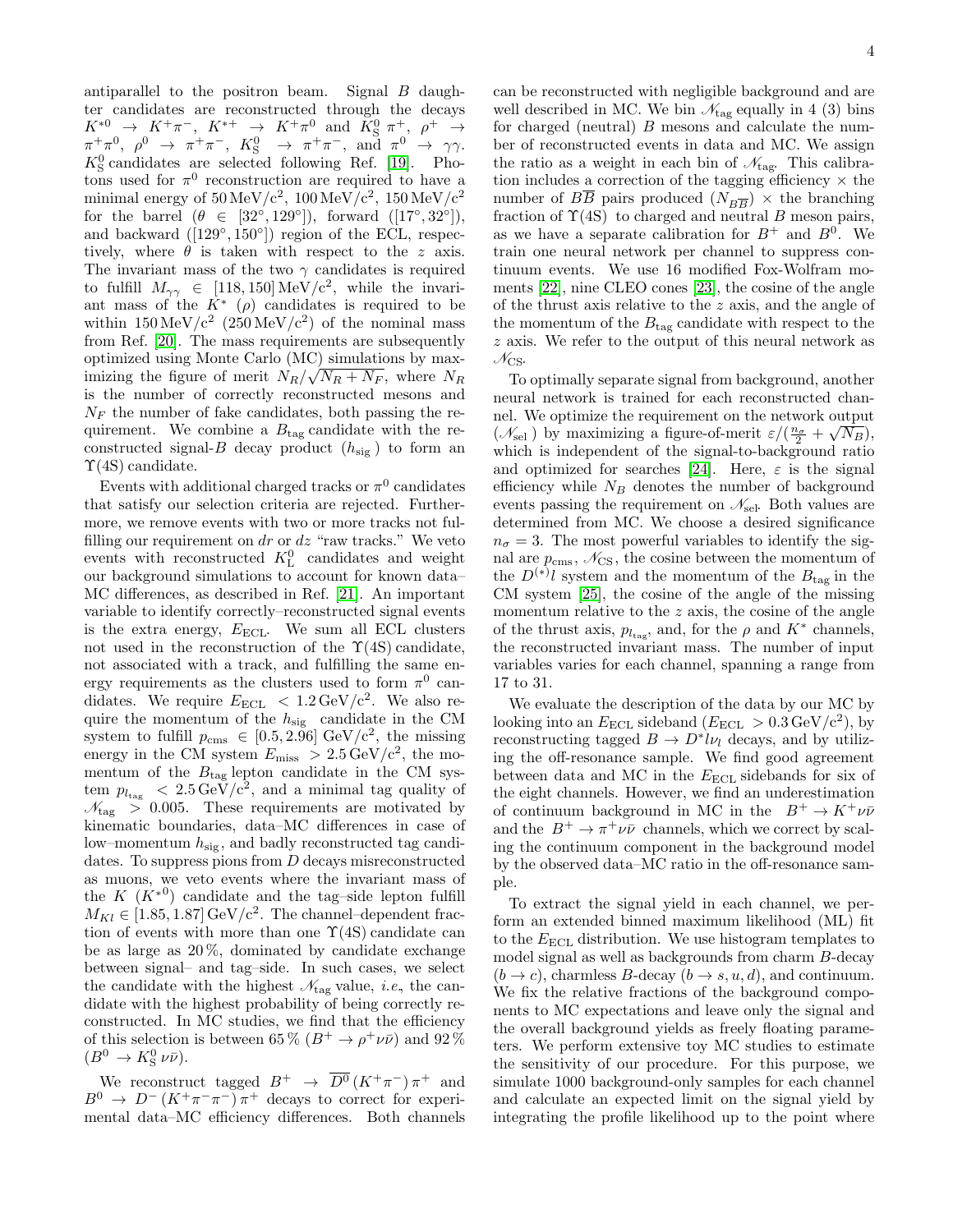it includes 90 % of the positive region. We also simulate samples with various numbers of signal events to test for a possible bias. We find a non-negligible but modest bias in almost all investigated channels. We fit this bias with a linear function, whose slope is consistent with 1.0 and whose intercept lies between 0 and −2 events. We correct for this bias in our fit to data.

<span id="page-5-1"></span>

FIG. 2:  $E_{\text{ECL}}$  distributions for all eight  $B \to h \nu \bar{\nu}$ channels.

The fit results are listed in Table [Ia;](#page-5-0) Fig. [2](#page-5-1) shows the distributions of the data together with the fitted signal and background models. The fit yields no significant signal in any channel. The largest signal contribution is observed in the  $B^+ \to K^{*+} \nu \bar{\nu}$  channel with a significance of  $2.3\sigma$ . The significance is defined by evaluating the likelihood of the complete model  $\mathcal{L}_{\text{max}}$  and the background-only likelihood  $\mathcal{L}_0$ :  $S = \sqrt{2 \log \left( \mathcal{L}_{\text{max}} / \mathcal{L}_0 \right)}$ . Both are evaluated at their respective best fitting point. We calculate the branching fraction of the  $i$ -th mode by

 $\mathscr{B}^i = N_{\text{sig}}^i / (\varepsilon_{\text{rec}}^i \times N_{B\overline{B}})$ , where the reconstruction efficiency  $\bar{\varepsilon}_{\text{rec}}^{i}$  includes all daughter branching fractions. These efficiencies, along with the expected and measured 90 % confidence level (C.L.) upper limit [\[26\]](#page-7-25) for each channel, are displayed in Table [Ib.](#page-5-0)

## TABLE I: Results

<span id="page-5-0"></span>(a) Observed signal yield (corrected for fitting bias) in each channel. The first error is statistical and the second is systematic.

| Channel                | Observed signal yield  | Significance  |  |  |
|------------------------|------------------------|---------------|--|--|
| $K^+\nu\bar{\nu}$      | $17.7 \pm 9.1 \pm 3.4$ | $1.9\,\sigma$ |  |  |
| $K^0_S \nu \bar{\nu}$  | $0.6 \pm 4.2 \pm 1.4$  | $0.0\,\sigma$ |  |  |
| $K^{*+}\nu\bar{\nu}$   | $16.2 \pm 7.4 \pm 1.8$ | $2.3\,\sigma$ |  |  |
| $K^{*0}\nu\bar{\nu}$   | $-2.0 \pm 3.6 \pm 1.8$ | $0.0\,\sigma$ |  |  |
| $\pi^+ \nu \bar{\nu}$  | $5.6 \pm 15.1 \pm 5.9$ | $0.0\,\sigma$ |  |  |
| $\pi^0 \nu \bar{\nu}$  | $0.2 \pm 5.6 \pm 1.6$  | $0.0\,\sigma$ |  |  |
| $\rho^+\nu\bar{\nu}$   | $6.2 \pm 12.3 \pm 2.4$ | $0.3\,\sigma$ |  |  |
| $\rho^0 \nu \bar{\nu}$ | $11.9 \pm 9.0 \pm 3.6$ | $1.2\,\sigma$ |  |  |

| (b) Expected (median) and observed upper limits on the        |
|---------------------------------------------------------------|
| branching fraction at $90\%$ C.L. The observed limits include |
| the systematic uncertainties.                                 |

| Channel                | Efficiency            | Expected limit       | Observed limit       |
|------------------------|-----------------------|----------------------|----------------------|
| $K^+\nu\bar\nu$        | $2.16 \times 10^{-3}$ | $0.8 \times 10^{-5}$ | $1.9 \times 10^{-5}$ |
| $K^0_S \nu \bar{\nu}$  | $0.91 \times 10^{-3}$ | $1.2 \times 10^{-5}$ | $1.3\times10^{-5}$   |
| $K^{*+}\nu\bar{\nu}$   | $0.57\times10^{-3}$   | $2.4 \times 10^{-5}$ | $6.1\times10^{-5}$   |
| $K^{*0}\nu\bar{\nu}$   | $0.51\times10^{-3}$   | $2.4 \times 10^{-5}$ | $1.8\times10^{-5}$   |
| $\pi^+ \nu \bar{\nu}$  | $2.92\times10^{-3}$   | $1.3\times10^{-5}$   | $1.4\times10^{-5}$   |
| $\pi^0\nu\bar{\nu}$    | $1.42\times10^{-3}$   | $1.0 \times 10^{-5}$ | $0.9\times10^{-5}$   |
| $\rho^+ \nu \bar{\nu}$ | $1.11 \times 10^{-3}$ | $2.5\times10^{-5}$   | $3.0\times10^{-5}$   |
| $\rho^0 \nu \bar{\nu}$ | $0.82 \times 10^{-3}$ | $2.2 \times 10^{-5}$ | $4.0 \times 10^{-5}$ |

We estimate the uncertainty on the fixed fractions, the  $K^0_{\rm L}\;$  veto efficiency, the continuum scaling, the tagging efficiency, and the fit bias correction by refitting the data with each of these quantities varied by  $\pm 1\sigma$ . We estimate the shape uncertainty by simulating 1000 toy templates obtained by drawing a random number from a Gaussian distribution with the mean and error of the respective bin of our fit model as the central value and deviation. The  $\pm 1\sigma$  quantiles of the resulting distribution are used as estimators of the uncertainty. We estimate the uncertainty on the  $\pi^0$  and charged track vetoes by comparing the respective efficiency differences between data and MC for the  $B \to D\pi$  sample with and without the veto applied. We obtain a value of  $4\%$  in both cases for charged and neutral channels alike. We evaluate the influence of the requirement on the number of raw tracks via the same sample by setting it to two and zero, respectively. We subsequently average the contributions and obtain a value of 1%. The uncertainty on the calibration  $(9.6\%)$ includes the uncertainty on the correction of  $N_{B\overline{B}}$  (1.4%) and the uncertainty on  $\mathcal{B}(B \to D\pi)$ . Based on studies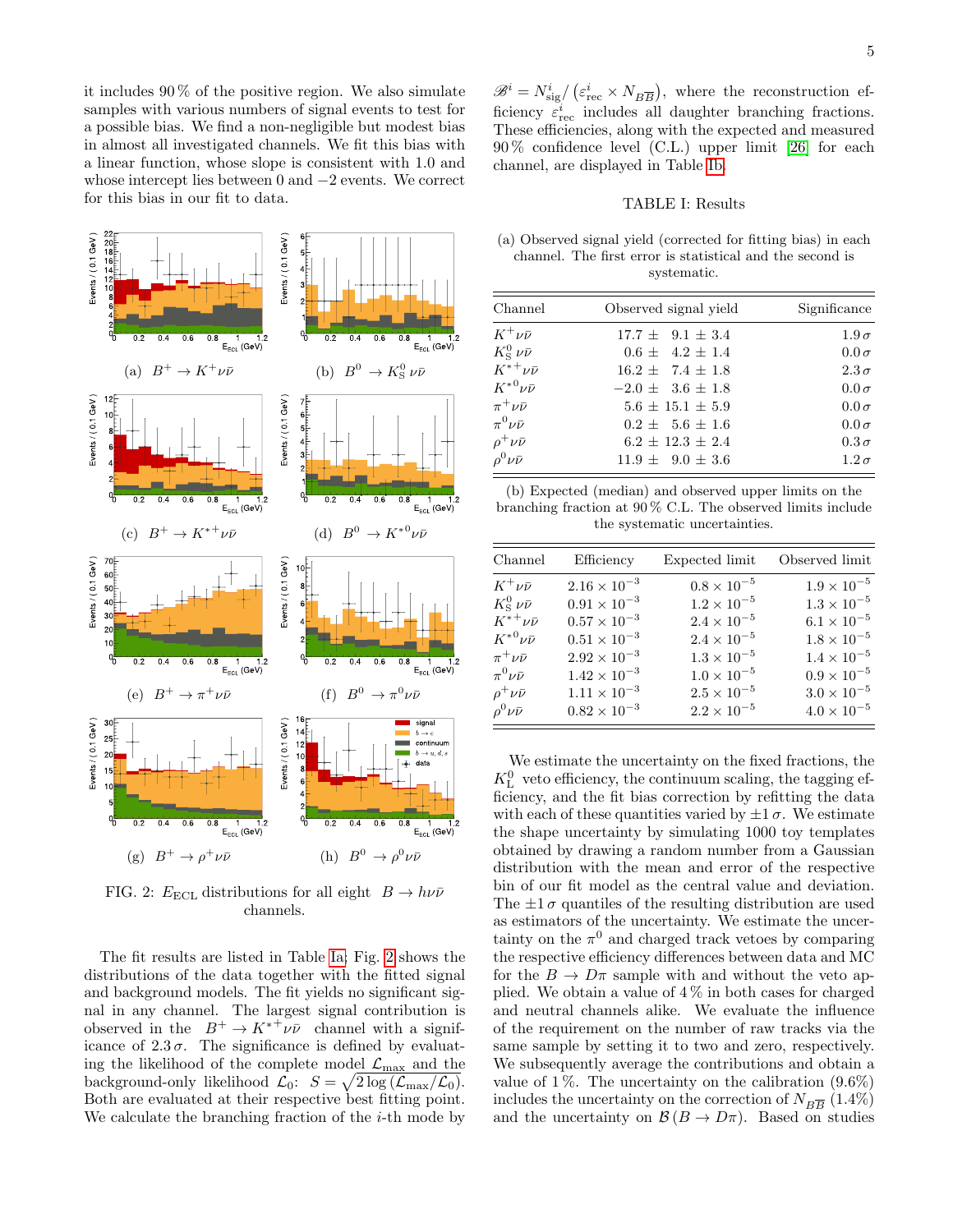using dedicated control samples, we assign 2.0 %, 4.0 %, and 2.2% for the uncertainties on PID efficiency,  $\pi^0$  efficiency and  $K^0_S$  efficiency, respectively. The systematic uncertainty is included by convolving the likelihood function with a Gaussian with zero mean and a width equal to the square root of the quadratic sum of the additive and multiplicative error. The additive uncertainty is defined as the uncertainty on the signal yield, and contributions are summarized in Table [II.](#page-7-26) A comparison of our results with previous ones is presented in Fig. [3.](#page-6-0)

<span id="page-6-0"></span>

FIG. 3: Observed limits for all channels in comparison to previous results for the BaBar measurement with semileptonic [\[9\]](#page-7-8) and hadronic tag [\[8\]](#page-7-7), as well as the Belle measurement utilizing hadronic tagging [\[7\]](#page-7-6). The theoretical predictions are taken from Ref. [\[2\]](#page-7-1).

The systematic uncertainties are evaluated using independent samples of MC and data control samples for charged and neutral modes. They can therefore be considered uncorrelated. Thus, we combine charged and neutral modes by adding the negative log likelihoods. We scale the branching fraction of the neutral modes by a factor of  $\tau_{B^+}/\tau_{B^0}$  since the lifetime difference is the only factor distinguishing charged from neutral  $B \to h \nu \bar{\nu}$  decays in the SM. We subsequently repeat the calculation of the limit and obtain the following values at 90 % C.L.:

$$
\mathcal{B}(B \to K\nu\overline{\nu}) < 1.6 \times 10^{-5},
$$
\n
$$
\mathcal{B}(B \to K^* \nu\overline{\nu}) < 2.7 \times 10^{-5},
$$
\n
$$
\mathcal{B}(B \to \pi\nu\overline{\nu}) < 0.8 \times 10^{-5},
$$
\n
$$
\mathcal{B}(B \to \rho\nu\overline{\nu}) < 2.8 \times 10^{-5}.
$$

Based on the values and theoretical uncertainties from Ref. [\[2\]](#page-7-1), we also give a limit on the ratios between the measured branching fractions of  $B \to K \nu \overline{\nu}$  and of  $B \to$  $K^*\nu\overline{\nu}$  and the respective SM prediction  $\mathcal{R}_{K^*}$ . We obtain values of  $\mathcal{R}_K < 3.9$  and  $\mathcal{R}_{K^*} < 2.7$ , respectively, where we included the theoretical uncertainty. Both values are quoted at  $90\%$  C.L.

In summary, we report the results of a search for eight different B decay channels with a pair of neutrinos in the final state, where the second  $B$  is reconstructed in one of 108 semileptonic decay channels. No significant signal is observed and limits are set on the respective branching fractions at a confidence level of 90 %. The limits on the branching fraction for the  $B^0 \to K^0_S \nu \bar{\nu}$ ,  $B^0 \to K^{*0} \nu \bar{\nu}, B^+ \to \pi^+ \nu \bar{\nu}, B^0 \to \pi^0 \nu \bar{\nu}, B^+ \to \rho^+ \nu \bar{\nu},$ and  $B^0 \to \rho^0 \nu \bar{\nu}$  channels are the most stringent to date. Although our analysis yields important improvements, none of these limits excludes SM predictions and all of them leave room for contributions from new physics.

We thank the KEKB group for the excellent operation of the accelerator; the KEK cryogenics group for the efficient operation of the solenoid; and the KEK computer group, the National Institute of Informatics, and the PNNL/EMSL computing group for valuable computing and SINET5 network support. We acknowledge support from the Ministry of Education, Culture, Sports, Science, and Technology (MEXT) of Japan, the Japan Society for the Promotion of Science (JSPS), and the Tau-Lepton Physics Research Center of Nagoya University; the Australian Research Council; Austrian Science Fund under Grant No. P 26794-N20; the National Natural Science Foundation of China under Contracts No. 10575109, No. 10775142, No. 10875115, No. 11175187, No. 11475187, No. 11521505 and No. 11575017; the Chinese Academy of Science Center for Excellence in Particle Physics; the Ministry of Education, Youth and Sports of the Czech Republic under Contract No. LTT17020; the Carl Zeiss Foundation, the Deutsche Forschungsgemeinschaft, the Excellence Cluster Universe, and the VolkswagenStiftung; the Department of Science and Technology of India; the Istituto Nazionale di Fisica Nucleare of Italy; the WCU program of the Ministry of Education, National Research Foundation (NRF) of Korea Grants No. 2011-0029457, No. 2012-0008143, No. 2014R1A2A2A01005286, No. 2014R1A2A2A01002734, No. 2015R1A2A2A01003280, No. 2015H1A2A1033649, No. 2016R1D1A1B01010135, No. 2016K1A3A7A09005603, No. 2016K1A3A7A09005604, No. 2016R1D1A1B02012900, No. 2016K1A3A7A09005606, No. NRF-2013K1A3A7A06056592; the Brain Korea 21-Plus

program, Radiation Science Research Institute, Foreign Large-size Research Facility Application Supporting project and the Global Science Experimental Data Hub Center of the Korea Institute of Science and Technology Information; the Polish Ministry of Science and Higher Education and the National Science Center; the Ministry of Education and Science of the Russian Federation and